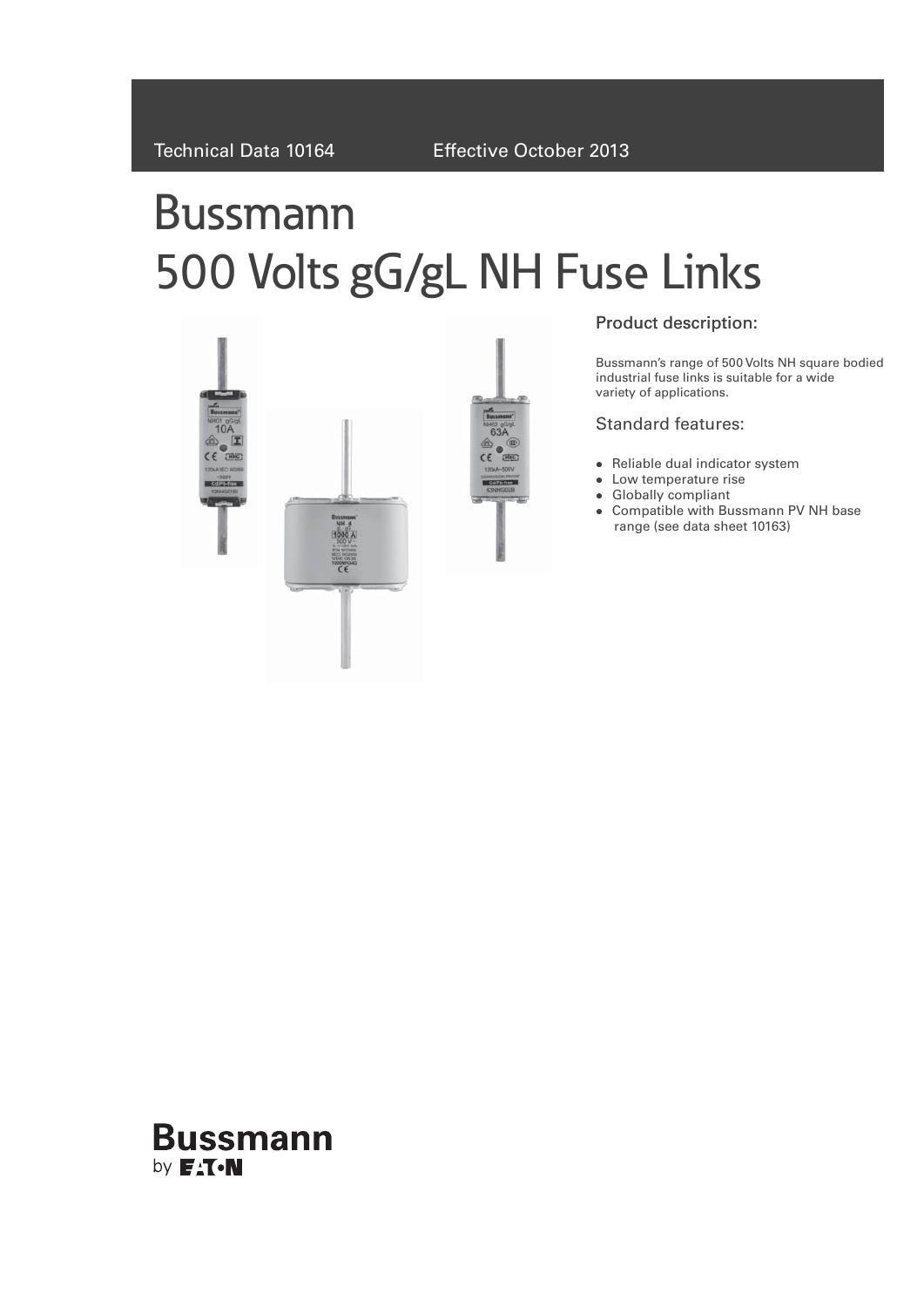#### Catalogue symbol: (amp)NHG(size)B

Fuse size: 000 to 4

Technical data: Volts: 500Vdc Amps: 2 to 1250A Breaking capacity: 120kA AC

Operating frequency: 45-62Hz Class of operation: gG/gL

Standards/Approvals:

- IEC 60269
- VDE 0636
- DIN 43620
- $\bullet$  CE

Microswitches:

- 170H0236
- BVL50

Fuse holders (ordered separately)

- Fuse bases: 1-pole SD(size)-D, 3-pole TD(size)-D
- Fuse rails vertical: BFR series
- Fuse switch disconnectors vertical BFD series
- Fuse switch disconnectors horizontal BFH series

Packaging: MOQ 3 (sizes 000 to 3), 1 (size 4)

#### Size - mm



| Size           | a <sub>1</sub> | $a_2$ (max) | $a_3$            | $a_4$            | b  | $c_{1}$ | c <sub>2</sub> | d             | $e_1$ (max) | $e_2$ (max) | $e_3$ (max) | $e_4$ | $f$ (max) |
|----------------|----------------|-------------|------------------|------------------|----|---------|----------------|---------------|-------------|-------------|-------------|-------|-----------|
| 000            | $78.5 \pm 1.5$ | 54          | $45 + 1.5$       | $49 + 1.5$       | 15 | 35      | 10             | $2 + 0.5$     | 41          | 21          | 16          | 6     | 8         |
| 00             | $78.5 \pm 1.5$ | 54          | $45 + 1.5$       | $49 + 1.5$       | 15 | 35      | 11             | $2 + 0.5$     | 48          | 30          | 25          | 6     | 15        |
| 0              | $125 \pm 2.5$  | 68          | $62^{+3}_{-1.5}$ | $68^{+1.5}_{-3}$ | 15 | 35      | 11             | $2.5 \pm 0.5$ | 48          | 30          | 25          | 6     | 15        |
| 01             | $135 \pm 2.5$  | 75          | $62 + 2.5$       | $68 + 2.5$       | 15 | 40      | 11             | $2.5 \pm 0.5$ | 48          | 30          | 25          | 6     | 15        |
| $\mathbf{1}$   | $135 \pm 2.5$  | 75          | $62 + 2.5$       | $68 + 2.5$       | 20 | 40      | 11             | $2.5 \pm 0.5$ | 53          | 52          | 25          | 6     | 15        |
| 02             | $150 + 2.5$    | 75          | $62 + 2.5$       | $68 + 2.5$       | 20 | 48      | 11             | $2.5 \pm 0.5$ | 53          | 52          | 25          | 6     | 15        |
| $\overline{2}$ | $150 + 2.5$    | 75          | $62 + 2.5$       | $68 + 2.5$       | 25 | 48      | 11             | $2.5 \pm 0.5$ | 61          | 60          | 25          | 6     | 15        |
| 03             | $150 + 2.5$    | 75          | $62 + 2.5$       | $68 + 2.5$       | 25 | 60      | 11             | $2.5 \pm 0.5$ | 61          | 60          | 25          | 6     | 15        |
| 3              | $150 \pm 2.5$  | 75          | $62 + 2.5$       | $68 + 2.5$       | 32 | 60      | 11             | $3 + 0.5$     | 75          | 70          | 25          | 6     | 18        |
| 4              | $200 \pm 3$    | 84          | $62 + 2.5$       | $90+3$           | 50 | 85      | 10             | $3 + 0.5$     | 102         | 87          | 25          | 8     | 30        |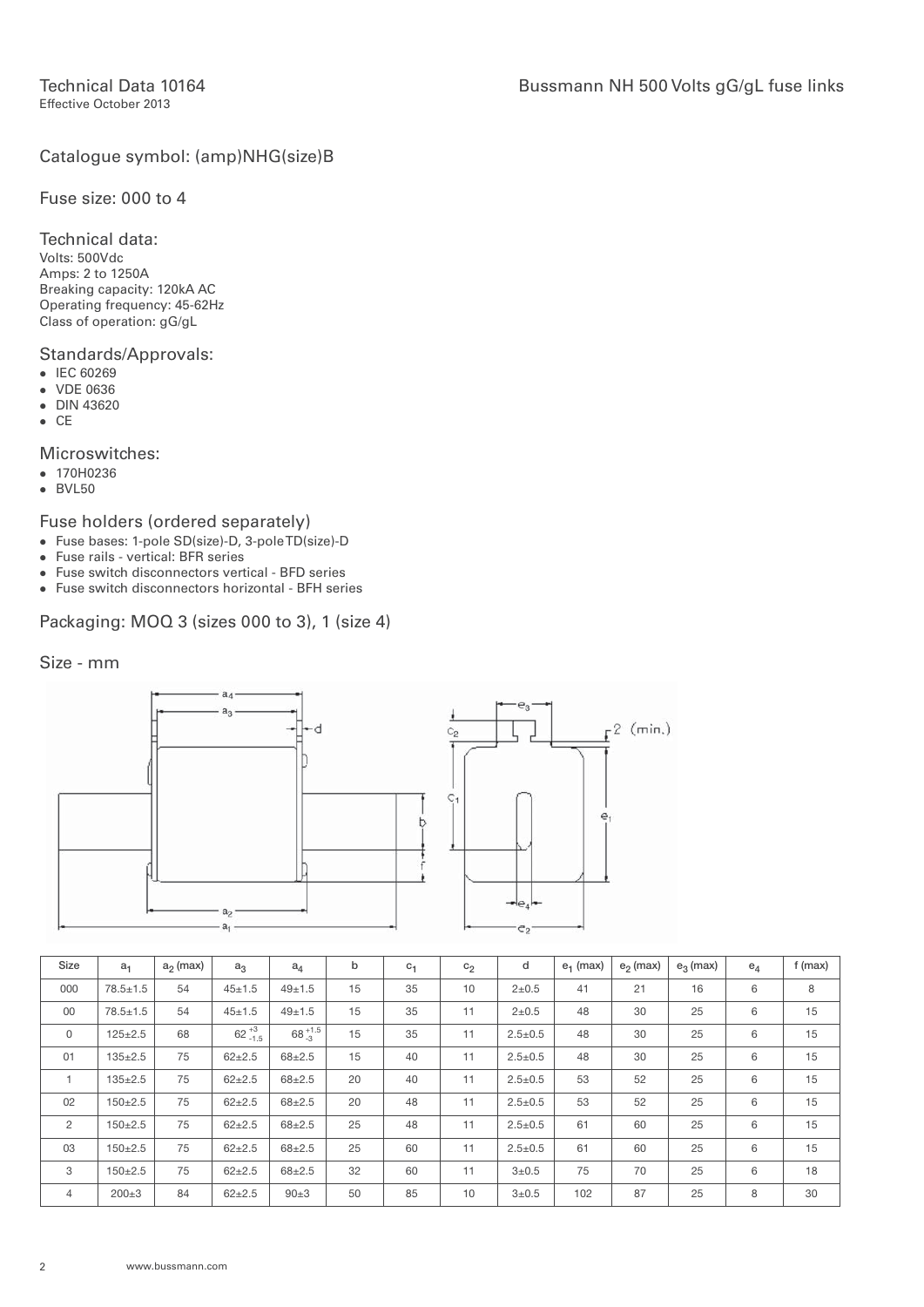## Bussmann NH 500 Volts gG/gL fuse links Technical Data 10164

#### Part Numbers

|      | Rated          | Rated   |                      | gG/gL dual indicator   | Pack quan-          |
|------|----------------|---------|----------------------|------------------------|---------------------|
| Size | current        | voltage | Voltage conducting   | Insulated              | tity                |
|      | (Amps)         | (Vac)   | metal gripping lugs  | metal gripping lugs    |                     |
|      | $\overline{2}$ |         | 2NHG000B             | 2NHG000BI              | 3                   |
|      | $\overline{4}$ |         | 4NHG000B             | 4NHG000BI              | 3                   |
|      | 6              |         | 6NHG000B             | 6NHG000BI              | 3                   |
|      | 10             |         | 10NHG000B            | 10NHG000BI             | 3                   |
|      | 16             |         | 16NHG000B            | 16NHG000BI             | 3                   |
|      | 20             |         | 20NHG000B            | 20NHG000BI             | $\overline{3}$      |
|      | 25             |         | 25NHG000B            | 25NHG000BI             | 3                   |
| 000  | 32             | 500     | 32NHG000B            | 32NHG000BI             | 3                   |
|      | 35             |         | 35NHG000B            | 35NHG000BI             | 3                   |
|      | 40             |         | 40NHG000B            | 40NHG000BI             | 3                   |
|      | 50             |         | 50NHG000B            | 50NHG000BI             | 3                   |
|      | 63             |         | 63NHG000B            | 63NHG000BI             | 3                   |
|      | 80             |         | 80NHG000B            | 80NHG000BI             | 3                   |
|      | 100            |         | 100NHG000B           | 100NHG000BI            | 3                   |
|      | 50             |         | 50NHG00B             | 50NHG00BI              | 3                   |
|      | 63             |         | 63NHG00B             | 63NHG00BI              | 3                   |
|      | 80             |         | 80NHG00B             | 80NHG00BI              | 3                   |
| 00   | 100            | 500     | 100NHG00B            | 100NHG00BI             | 3                   |
|      | 125            |         | 125NHG00B            | 125NHG00BI             | 3                   |
|      | 160            |         | 160NHG00B            | 160NHG00BI             | 3                   |
|      | 6              |         | 6NHG0B               | 6NHG0BI                | 3                   |
|      | 10             |         | 10NHG0B              | 10NHG0BI               | 3                   |
|      | 16             |         | 16NHG0B              | 16NHG0BI               | 3                   |
|      | 20             |         | 20NHG0B              | 20NHG0BI               | 3                   |
|      | 25             |         | 25NHG0B              | 25NHG0BI               | 3                   |
|      | 32             |         | 32NHG0B              | 32NHG0BI               | 3                   |
|      | 35             |         | 35NHG0B              | 35NHG0BI               | 3                   |
| 0    | 40             | 500     | 40NHG0B              | 40NHG0BI               | $\overline{3}$      |
|      |                |         |                      |                        |                     |
|      | 50             |         | 50NHG0B              | 50NHG0BI               | 3<br>3              |
|      | 63             |         | 63NHG0B              | 63NHG0BI               | 3                   |
|      | 80             |         | 80NHG0B              | 80NHG0BI               |                     |
|      | 100<br>125     |         | 100NHG0B             | 100NHG0BI              | 3                   |
|      | 160            |         | 125NHG0B<br>160NHG0B | 125NHG0BI<br>160NHG0BI | 3<br>3              |
|      | 6              |         | 6NHG01B              | 6NHG01BI               | 3                   |
|      |                |         | 10NHG01B             | 10NHG01BI              |                     |
|      | 10<br>16       |         | 16NHG01B             | 16NHG01BI              | 3<br>$\overline{3}$ |
|      |                |         |                      |                        |                     |
|      | 20             |         | 20NHG01B             | 20NHG01BI              | 3                   |
|      | 25             |         | 25NHG01B             | 25NHG01BI              | 3                   |
|      | 32             |         | 32NHG01B             | 32NHG01BI              | 3                   |
| 01   | 35             | 500     | 35NHG01B             | 35NHG01BI              | 3                   |
|      | 40             |         | 40NHG01B             | 40NHG01BI              | 3                   |
|      | 50             |         | 50NHG01B             | 50NHG01BI              | 3                   |
|      | 63             |         | 63NHG01B             | 63NHG01BI              | 3                   |
|      | 80             |         | 80NHG01B             | 80NHG01BI              | 3                   |
|      | 100            |         | 100NHG01B            | 100NHG01BI             | 3                   |
|      | 125            |         | 125NHG01B            | 125NHG01BI             | 3                   |
|      | 160            |         | 160NHG01B            | 160NHG01BI             | 3                   |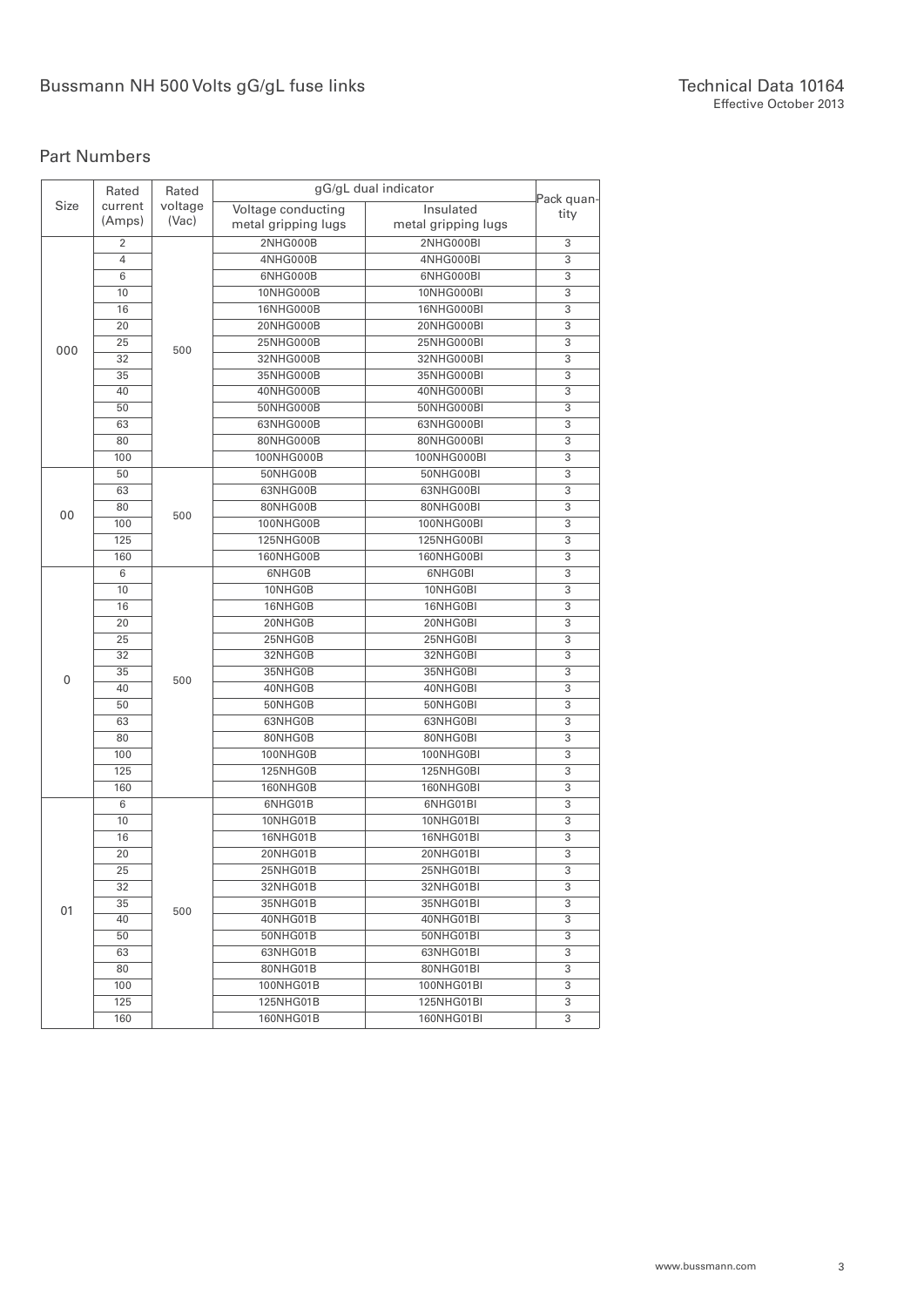#### Part Numbers

|      | Rated   | Rated   |                     | gG/gL dual indicator     |                    |
|------|---------|---------|---------------------|--------------------------|--------------------|
| Size | current | voltage | Voltage conducting  | Insulated                | Pack quan-<br>tity |
|      | (Amps)  | (Vac)   | metal gripping lugs | metal gripping lugs      |                    |
|      | 50      |         | 50NHG1B             | 50NHG1BI                 | 3                  |
|      | 63      |         | 63NHG1B             | 63NHG1BI                 | 3                  |
|      | 80      |         | 80NHG1B             | 80NHG1BI                 | 3                  |
|      | 100     |         | 100NHG1B            | 100NHG1BI                | 3                  |
|      | 125     | 500     | 125NHG1B            | 125NHG1BI                | 3                  |
| 1    | 160     |         | 160NHG1B            | 160NHG1BI                | 3                  |
|      | 200     |         | 200NHG1B            | 200NHG1BI                | 3                  |
|      | 224     |         | 224NHG1B            | 224NHG1BI                | 3                  |
|      | 250     |         | 250NHG1B            | 250NHG1BI                | 3                  |
|      | 315     |         | 315NHG1B            | 315NHG1BI                | 3                  |
|      | 355     | 440     | 355NHG1B            | 355NHG1BI                | 3                  |
|      | 35      |         | 35NHG02B            | 35NHG02BI                | 3                  |
|      | 40      |         | 40NHG02B            | 40NHG02BI                | 3                  |
|      | 50      |         | 50NHG02B            | 50NHG02BI                | 3                  |
|      | 63      |         | 63NHG02B            | 63NHG02BI                | 3                  |
|      | 80      |         | 80NHG02B            | 80NHG02BI                | 3                  |
| 02   | 100     | 500     | 100NHG02B           | 100NHG02BI               | 3                  |
|      | 125     |         | 125NHG02B           | 125NHG02BI               | 3                  |
|      | 160     |         | 160NHG02B           | 160NHG02BI               | 3                  |
|      | 200     |         | 200NHG02B           | 200NHG02BI               | 3                  |
|      | 224     |         | 224NHG02B           | 224NHG02BI               | 3                  |
|      | 250     |         | 250NHG02B           | 250NHG02BI               | 3                  |
|      | 250     |         | 250NHG2B            | 250NHG2BI                | 3                  |
|      | 300     |         | 300NHG2B            | 300NHG2BI                | 3                  |
|      | 315     |         | 315NHG2B            | 315NHG2BI                | 3                  |
|      | 355     | 500     | 355NHG2B            | 355NHG2BI                | 3                  |
| 2    | 400     |         | 400NHG2B            | 400NHG2BI                | 3                  |
|      | 425     |         | 425NHG2B            | 425NHG2BI                | 3                  |
|      | 450     |         | 450NHG2B            | 450NHG2BI                | 3                  |
|      | 500     | 440     | 500NHG2B            | 500NHG2BI                | 3                  |
|      | 250     |         | 250NHG03B           | 250NHG03BI               | 3                  |
| 03   | 315     |         | 315NHG03B           | 315NHG03BI               | 3                  |
|      | 355     | 500     | 355NHG03B           | 355NHG03BI               | 3                  |
|      | 400     |         | 400NHG03B           | 400NHG03BI               | 3                  |
|      | 315     |         | 315NHG3B            | ÷                        | 3                  |
|      | 355     |         | 355NHG3B            |                          | 3                  |
|      | 400     | 500     | 400NHG3B            | ÷                        | 3                  |
| 3    | 425     |         | 425NHG3B            |                          | 3                  |
|      | 500     |         | 500NHG3B            |                          | 3                  |
|      | 630     |         | 630NHG3B            | $\overline{\phantom{a}}$ | 3                  |
|      | 800     | 440     | 800NHG3B            | $\overline{a}$           | 3                  |
|      | 500     |         | 500NHG4G            | ٠                        | $\mathbf{1}$       |
|      | 630     |         | 630NHG4G            | $\overline{\phantom{a}}$ | 1                  |
| $4*$ | 800     | 500     | 800NHG4G            | ۰                        | 1                  |
|      | 1000    |         | 1000NHG4G           | ٠                        | 1                  |
|      | 1250    |         | 1250NHG4G           | $\overline{\phantom{a}}$ | 1                  |

#### **\* Single Indicator Slotted End Tags**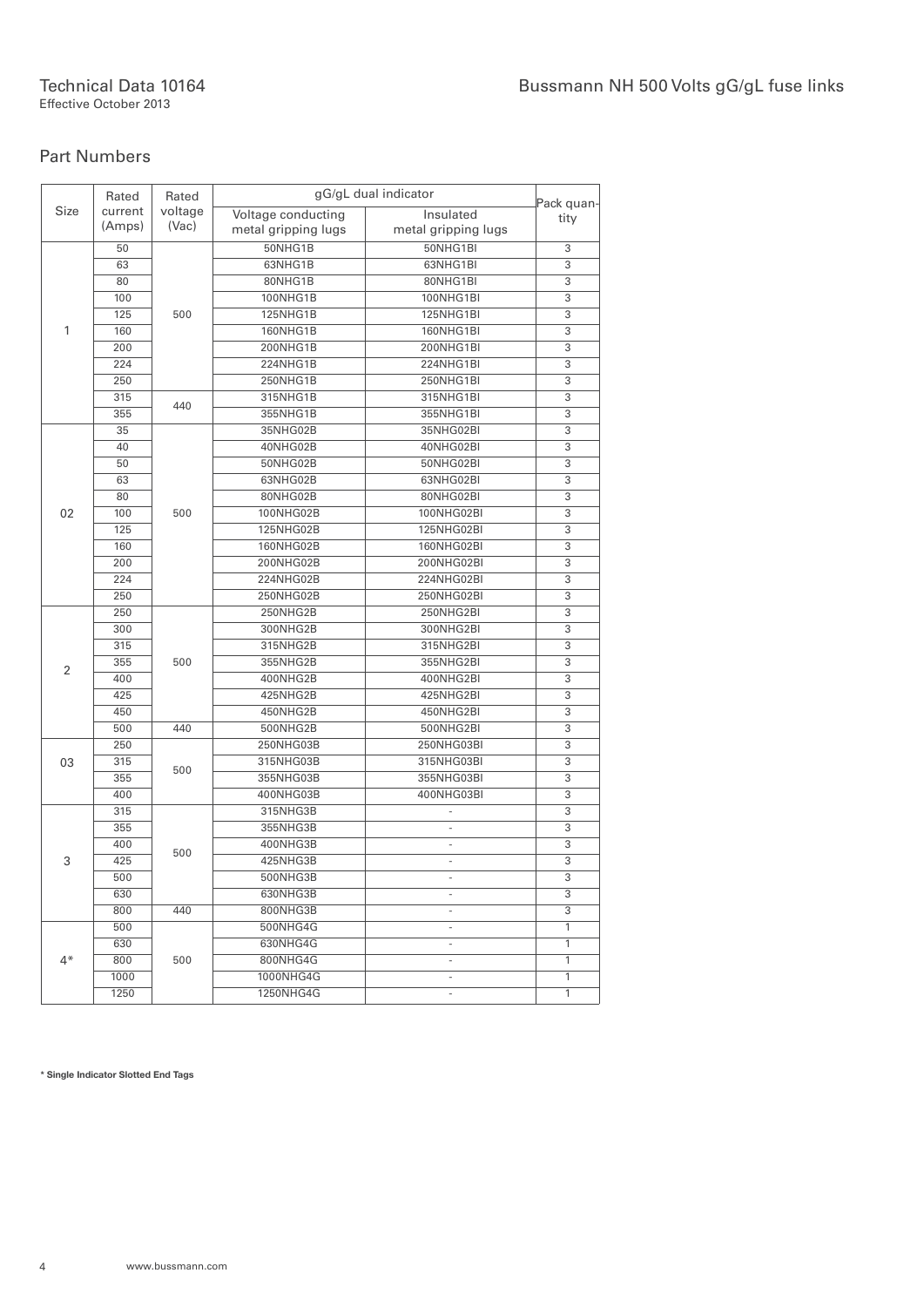

| Part numbers with I    | Part numbers with                | Fuse link | Rated             | Rated            |                       | <sup>2</sup> t (Amps <sup>2</sup> Seconds) | Watts          | Net weight       |
|------------------------|----------------------------------|-----------|-------------------|------------------|-----------------------|--------------------------------------------|----------------|------------------|
| metal gripping<br>lugs | insulated metal<br>gripping lugs | size      | current<br>(Amps) | voltage<br>(Vac) | Minimum<br>pre-arcing | $*I_1$ 120kA<br>at 500Vac                  | loss           | per fuse<br>(kg) |
| 2NHG000B               | 2NHG000BI                        |           | $\overline{2}$    |                  | 3.5                   | 6                                          | 3.9            |                  |
| 4NHG000B               | 4NHG000BI                        |           | $\overline{4}$    |                  | 6                     | 12                                         | 1.8            |                  |
| 6NHG000B               | 6NHG000BI                        |           | 6                 |                  | 14                    | 21                                         | $\overline{2}$ |                  |
| 10NHG000B              | 10NHG000BI                       |           | 10                |                  | 58                    | 290                                        | 1.5            |                  |
| 16NHG000B              | 16NHG000BI                       |           | 16                | 500              | 234                   | 1200                                       | 2.3            |                  |
| 20NHG000B              | 20NHG000BI                       |           | 20                |                  | 490                   | 2500                                       | 2.2            |                  |
| 25NHG000B              | 25NHG000BI                       | 000       | 25                |                  | 920                   | 4600                                       | 3.1            | 0.13             |
| 32NHG000B              | 32NHG000BI                       |           | 32                |                  | 1800                  | 9000                                       | 3.4            |                  |
| 35NHG000B              | 35NHG000BI                       |           | 35                |                  | 2400                  | 11,800                                     | 3.7            |                  |
| 40NHG000B              | 40NHG000BI                       |           | 40                |                  | 3300                  | 16,500                                     | $\overline{4}$ |                  |
| 50NHG000B              | 50NHG000BI                       |           | 50                |                  | 5900                  | 29,500                                     | 4.9            |                  |
| 63NHG000B              | 63NHG000BI                       |           | 63                |                  | 6300                  | 24,900                                     | 4.6            |                  |
| 80NHG000B              | 80NHG000BI                       |           | 80                |                  | 9800                  | 38,900                                     | 6.3            |                  |
| 100NHG000B             | 100NHG000BI                      |           | 100               |                  | 18,100                | 72,300                                     | 7.4            |                  |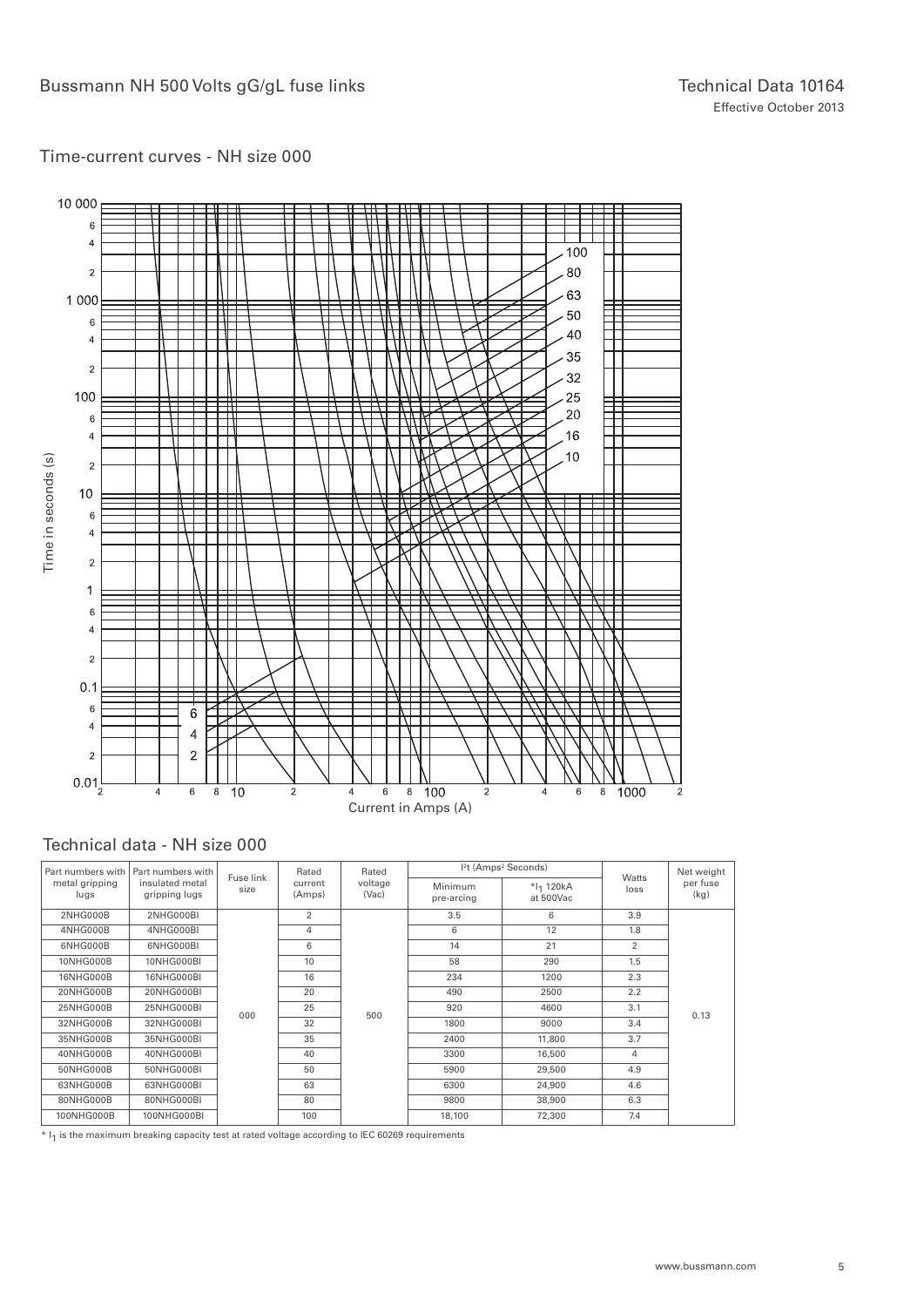

|                        | Part numbers with   Part numbers with | Fuse link | Rated             | Rated            |                       | $l2t$ (Amps <sup>2</sup> Seconds) | Watts | Net weight<br>per fuse<br>(kg) |
|------------------------|---------------------------------------|-----------|-------------------|------------------|-----------------------|-----------------------------------|-------|--------------------------------|
| metal gripping<br>lugs | insulated metal<br>gripping lugs      | size      | current<br>(Amps) | voltage<br>(Vac) | Minimum<br>pre-arcing | $*I_1$ 120 kA<br>at 500Vac        | loss  |                                |
| 50NHG00B               | 50NHG00BI                             |           | 50                | 500              | 5800                  | 21,500                            | 5     |                                |
| 63NHG00B               | 63NHG00BI                             |           | 63                |                  | 5800                  | 25,000                            | 5     |                                |
| 80NHG00B               | 80NHG00BI                             | 00        | 80                |                  | 11,000                | 35,000                            |       |                                |
| 100NHG00B              | 100NHG00BI                            |           | 100               |                  | 19,000                | 60,000                            | 7.5   | 0.190                          |
| 125NHG00B              | 125NHG00BI                            |           | 125               |                  | 25,000                | 125,000                           | 10    |                                |
| 160NHG00B              | 160NHG00BI                            |           | 160               |                  | 64,000                | 310,000                           | 10    |                                |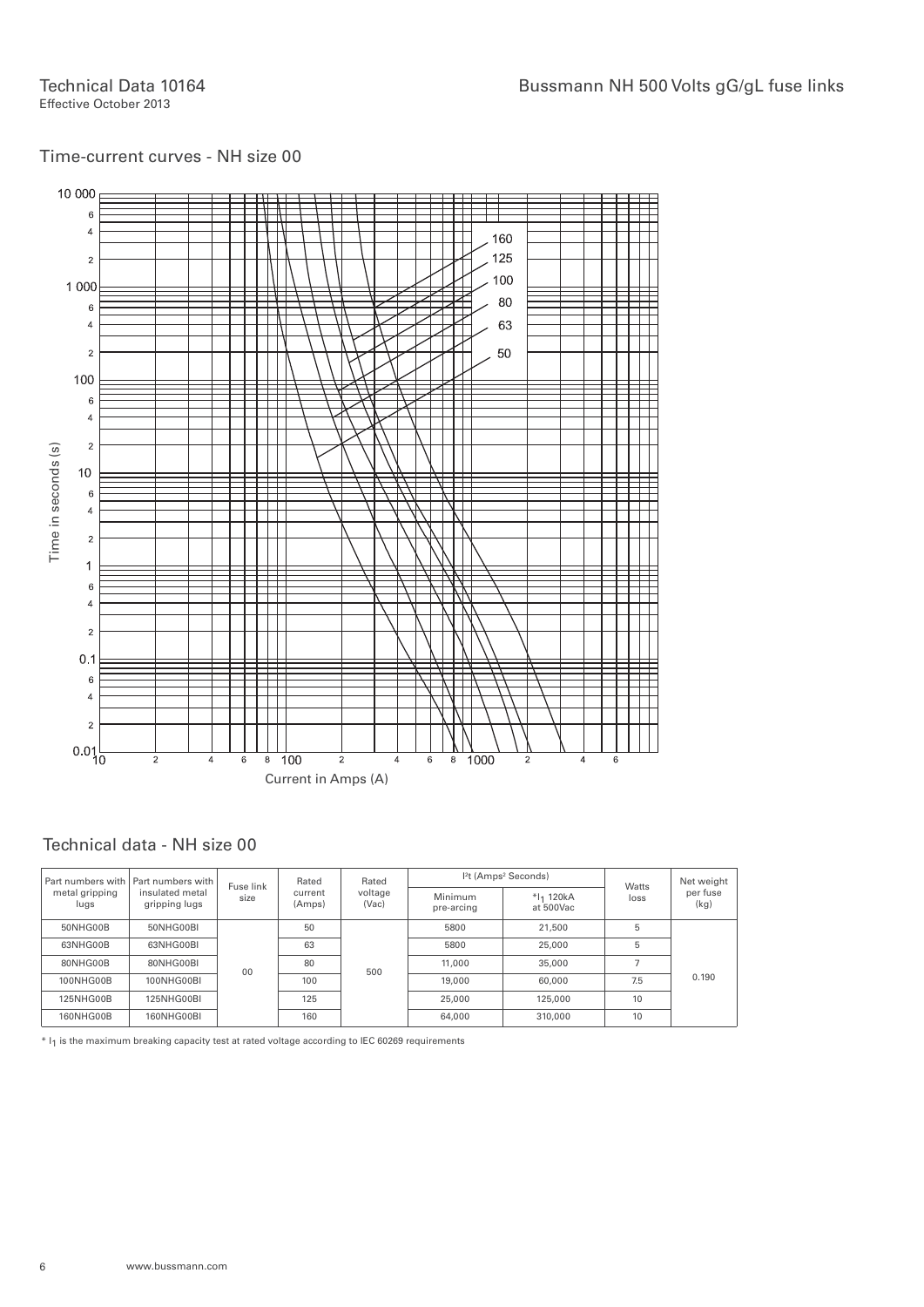

#### Technical data - NH size 0

| Part numbers with      | Part numbers with                | Fuse link   | Rated             | Rated            |                       | <sup>2</sup> t (Amps <sup>2</sup> Seconds) |                | Net weight<br>per fuse<br>(kg) |
|------------------------|----------------------------------|-------------|-------------------|------------------|-----------------------|--------------------------------------------|----------------|--------------------------------|
| metal gripping<br>lugs | insulated metal<br>gripping lugs | size        | current<br>(Amps) | voltage<br>(Vac) | Minimum<br>pre-arcing | $*1_1$ 120 kA<br>at 500Vac                 | Watts<br>loss  |                                |
| 6NHG0B                 | 6NHG0BI                          |             | 6                 |                  | 14                    | 21                                         | $\overline{2}$ |                                |
| 10NHG0B                | 10NHG0BI                         |             | 10                |                  | 58                    | 290                                        | 2              |                                |
| 16NHG0B                | 16NHG0BI                         |             | 16                |                  | 240                   | 1200                                       | 3              |                                |
| 20NHG0B                | 20NHG0BI                         |             | 20                |                  | 490                   | 2500                                       | 3.5            |                                |
| 25NHG0B                | 25NHG0BI                         |             | 25                |                  | 1200                  | 5600                                       | 3.2            |                                |
| 32NHG0B                | 32NHG0BI                         |             | 32                | 500              | 1800                  | 9000                                       | 4.8            |                                |
| 35NHG0B                | 35NHG0BI                         | $\mathbf 0$ | 35                |                  | 2400                  | 11,800                                     | 4.7            | 0.26                           |
| 40NHG0B                | 40NHG0BI                         |             | 40                |                  | 3300                  | 16,500                                     | 5              |                                |
| 50NHG0B                | 50NHG0BI                         |             | 50                |                  | 5600                  | 27,800                                     | 6.3            |                                |
| 63NHG0B                | 63NHG0BI                         |             | 63                |                  | 6600                  | 26,100                                     | 5.6            |                                |
| 80NHG0B                | 80NHG0BI                         |             | 80                |                  | 9800                  | 38,900                                     | 7.1            |                                |
| 100NHG0B               | 100NHG0BI                        |             | 100               |                  | 20,600                | 82,300                                     | 7.5            |                                |
| 125NHG0B               | 125NHG0BI                        |             | 125               |                  | 25,000                | 125,000                                    | 11.8           |                                |
| 160NHG0B               | 160NHG0BI                        |             | 160               |                  | 62,000                | 310,000                                    | 12.3           |                                |

 $*$   $I<sub>1</sub>$  is the maximum breaking capacity test at rated voltage according to IEC 60269 requirements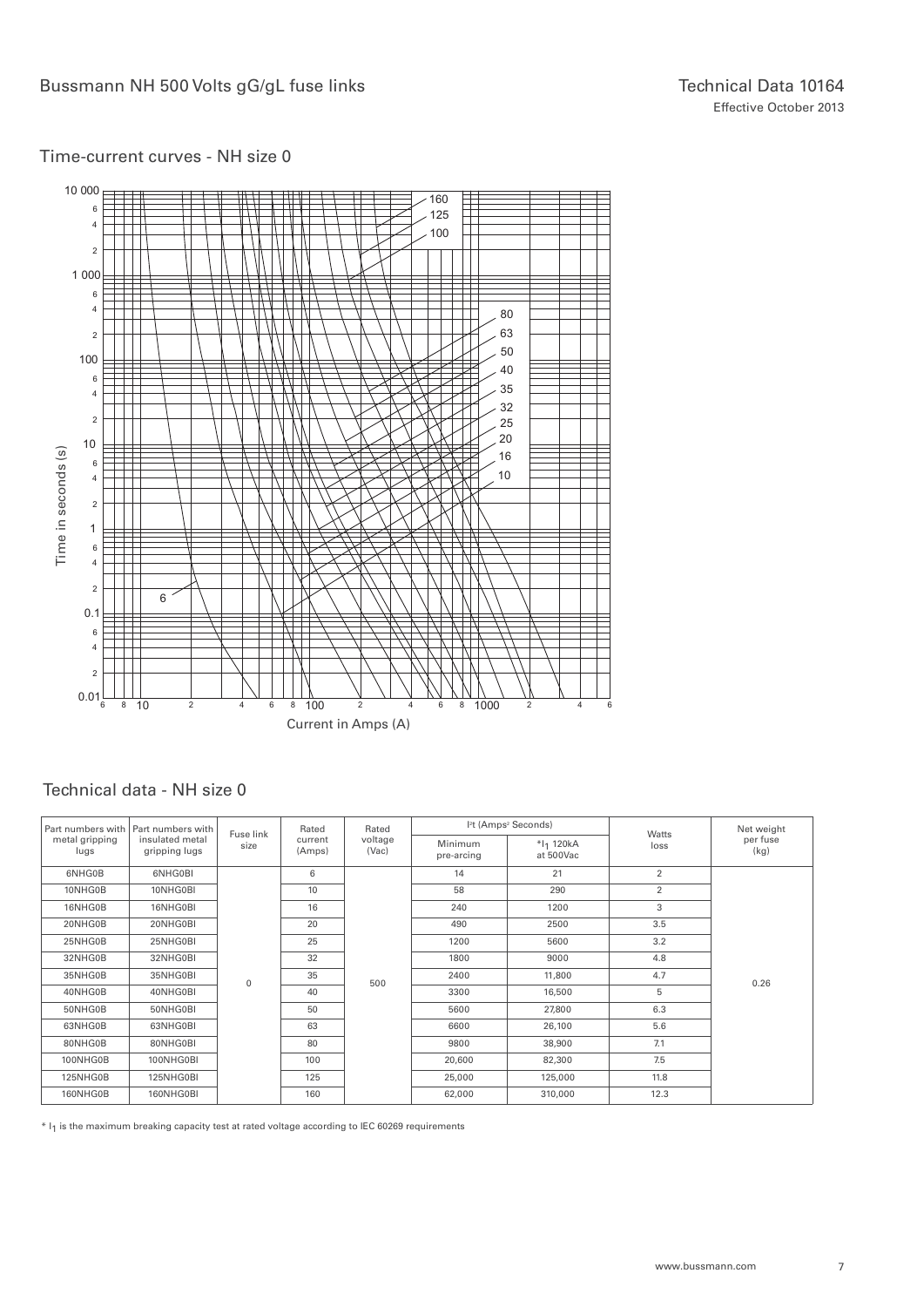Technical Data 10164 Effective October 2013

#### Time-current curves - NH size 01



|                        | Part numbers with   Part numbers with |                   | Rated                                 |                       | $12t$ (Amps <sup>2</sup> Seconds)<br>Rated |                      |                  | Net weight |
|------------------------|---------------------------------------|-------------------|---------------------------------------|-----------------------|--------------------------------------------|----------------------|------------------|------------|
| metal gripping<br>lugs | insulated metal<br>gripping lugs      | Fuse link<br>size | voltage<br>current<br>(Vac)<br>(Amps) | Minimum<br>pre-arcing | $*1_1$ 120 kA<br>at 500Vac                 | <b>Watts</b><br>loss | per fuse<br>(kg) |            |
| 6NHG01B                | 6NHG01BI                              |                   | 6                                     |                       | 14                                         | 21                   | $\overline{2}$   |            |
| 10NHG01B               | 10NHG01BI                             |                   | 10                                    |                       | 58                                         | 290                  | $\overline{2}$   |            |
| 16NHG01B               | 16NHG01BI                             |                   | 16                                    |                       | 240                                        | 1200                 | 3                |            |
| 20NHG01B               | 20NHG01BI                             |                   | 20                                    |                       | 490                                        | 2500                 | 3.4              |            |
| 25NHG01B               | 25NHG01BI                             |                   | 25                                    |                       | 1200                                       | 5600                 | 5                |            |
| 32NHG01B               | 32NHG01BI                             |                   | 32                                    | 500                   | 1800                                       | 9000                 | 4.8              |            |
| 35NHG01B               | 35NHG01BI                             | 01                | 35                                    |                       | 2400                                       | 11,800               | 4.6              | 0.27       |
| 40NHG01B               | 40NHG01BI                             |                   | 40                                    |                       | 3300                                       | 16,500               | 5                |            |
| 50NHG01B               | 50NHG01BI                             |                   | 50                                    |                       | 5600                                       | 27,800               | 6.3              |            |
| 63NHG01B               | 63NHG01BI                             |                   | 63                                    |                       | 6600                                       | 26,100               | 5.6              |            |
| 80NHG01B               | 80NHG01BI                             |                   | 80                                    |                       | 9800                                       | 38,900               | 7.1              |            |
| 100NHG01B              | 100NHG01BI                            |                   | 100                                   |                       | 20,600                                     | 82,300               | 7.7              |            |
| 125NHG01B              | 125NHG01BI                            |                   | 125                                   |                       | 25,000                                     | 125,000              | 11.8             |            |
| 160NHG01B              | 160NHG01BI                            |                   | 160                                   |                       | 62,000                                     | 310,000              | 12.3             |            |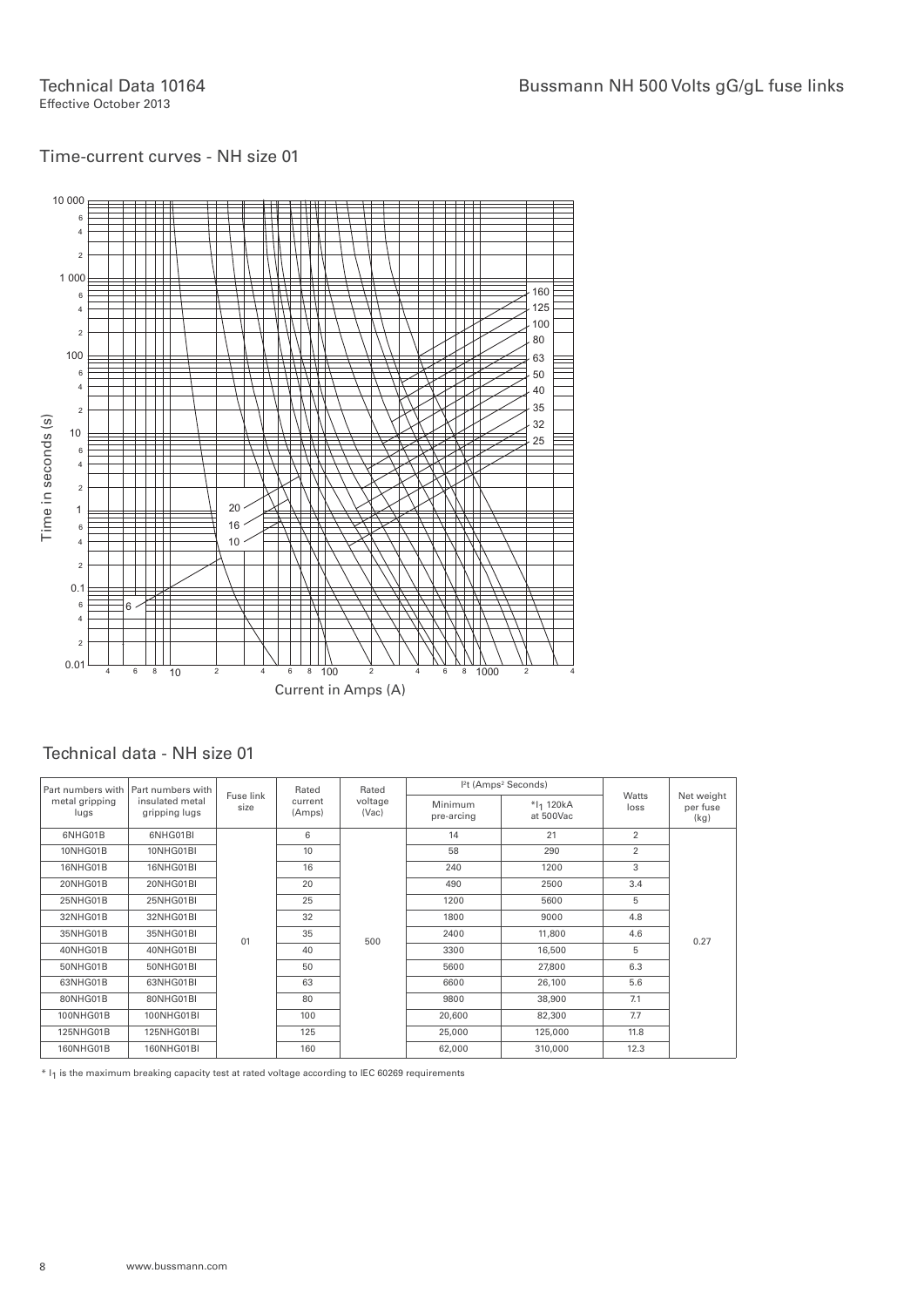

| Part numbers with I    | Part numbers with                |                   | Rated             | Rated            |                       | <sup>2</sup> t (Amps <sup>2</sup> Seconds) |                      | Net weight       |
|------------------------|----------------------------------|-------------------|-------------------|------------------|-----------------------|--------------------------------------------|----------------------|------------------|
| metal gripping<br>lugs | insulated metal<br>gripping lugs | Fuse link<br>size | current<br>(Amps) | voltage<br>(Vac) | Minimum<br>pre-arcing | $*I_1$ 120kA<br>at 500Vac                  | <b>Watts</b><br>loss | per fuse<br>(kg) |
| 50NHG1B                | 50NHG1BI                         |                   | 50                |                  | 6350                  | 18,000                                     | 6.4                  |                  |
| 63NHG1B                | 63NHG1BI                         |                   | 63                |                  | 6800                  | 23,000                                     | 5.6                  |                  |
| 80NHG1B                | 80NHG1BI                         |                   | 80                |                  | 10,500                | 31,200                                     | 7.7                  |                  |
| 100NHG1B               | 100NHG1BI                        |                   | 100               | 500              | 22,000                | 68,200                                     | 8.2                  |                  |
| <b>125NHG1B</b>        | 125NHG1BI                        |                   | 125               |                  | 29,000                | 82,000                                     | 13                   |                  |
| 160NHG1B               | 160NHG1BI                        |                   | 160               |                  | 62,000                | 310,000                                    | 12.3                 | 0.39             |
| 200NHG1B               | 200NHG1BI                        |                   | 200               |                  | 97,000                | 368,600                                    | 15                   |                  |
| 224NHG1B               | 224NHG1BI                        |                   | 224               |                  | 124,000               | 471,200                                    | 18                   |                  |
| 250NHG1B               | 250NHG1BI                        |                   | 250               |                  | 151,300               | 574,900                                    | 19                   |                  |
| 315NHG1B               | 315NHG1BI                        |                   | 315               |                  | 320,000               | 750,000                                    | 22                   |                  |
| 355NHG1B               | 355NHG1BI                        |                   | 355               | 440              | 320,000               | 750,000                                    | 32                   |                  |

 $*$   $I<sub>1</sub>$  is the maximum breaking capacity test at rated voltage according to IEC 60269 requirements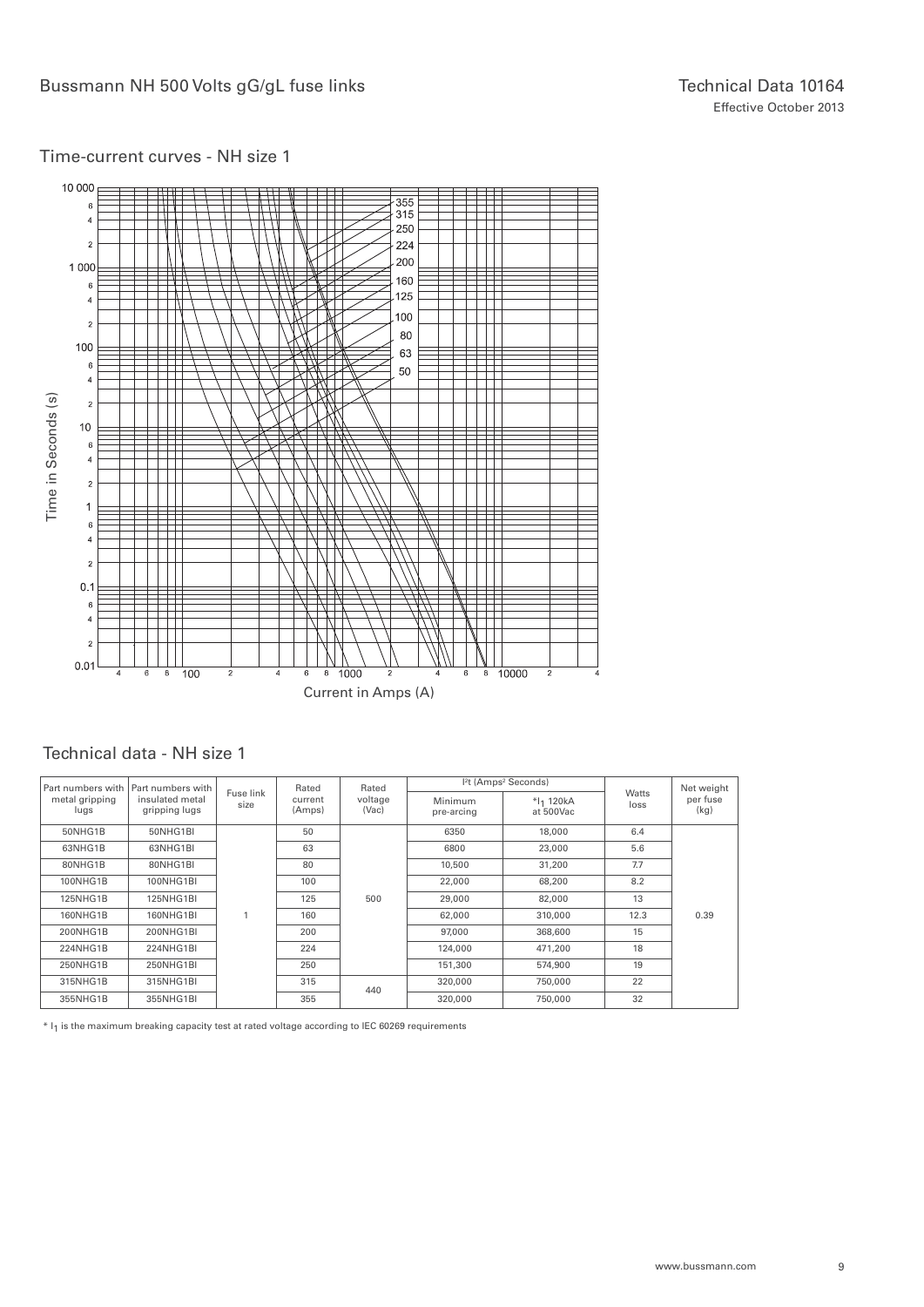Technical Data 10164 Effective October 2013

#### Time-current curves - NH size 02



#### Technical data - NH size 02

|                        | Part numbers with   Part numbers with | Fuse link | Rated             | Rated            |                       | <sup>2</sup> t (Amps <sup>2</sup> Seconds) | Watts | Net weight<br>per fuse<br>(kg) |
|------------------------|---------------------------------------|-----------|-------------------|------------------|-----------------------|--------------------------------------------|-------|--------------------------------|
| metal gripping<br>lugs | insulated metal<br>gripping lugs      | size      | current<br>(Amps) | voltage<br>(Vac) | Minimum<br>pre-arcing | $*1_1$ 120 kA<br>@ 500Vac                  | loss  |                                |
| 35NHG02B               | 35NHG02BI                             |           | 35                |                  | 2400                  | 11,800                                     | 4.7   |                                |
| 40NHG02B               | 40NHG02BI                             |           | 40                |                  | 3300                  | 16,500                                     | 5     |                                |
| 50NHG02B               | 50NHG02BI                             |           | 50                |                  | 5600                  | 27,800                                     | 6.4   |                                |
| 63NHG02B               | 63NHG02BI                             |           | 63                | 500              | 6600                  | 26,100                                     | 5.5   |                                |
| 80NHG02B               | 80NHG02BI                             |           | 80                |                  | 9800                  | 38,900                                     | 7.3   |                                |
| 100NHG02B              | 100NHG02BI                            | 02        | 100               |                  | 20,600                | 82,300                                     | 7.5   | 0.402                          |
| 125NHG02B              | 125NHG02BI                            |           | 125               |                  | 25,000                | 100,000                                    | 12    |                                |
| 160NHG02B              | 160NHG02BI                            |           | 160               |                  | 62,000                | 248,000                                    | 12    |                                |
| 200NHG02B              | 200NHG02BI                            |           | 200               |                  | 96.900                | 367,900                                    | 15    |                                |
| 224NHG02B              | 224NHG02BI                            |           | 224               |                  | 124,000               | 471.200                                    | 18    |                                |
| 250NHG02B              | 250NHG02BI                            |           | 250               |                  | 151,300               | 574,900                                    | 19    |                                |

 $*$   $I<sub>1</sub>$  is the maximum breaking capacity test at rated voltage according to IEC 60269 requirements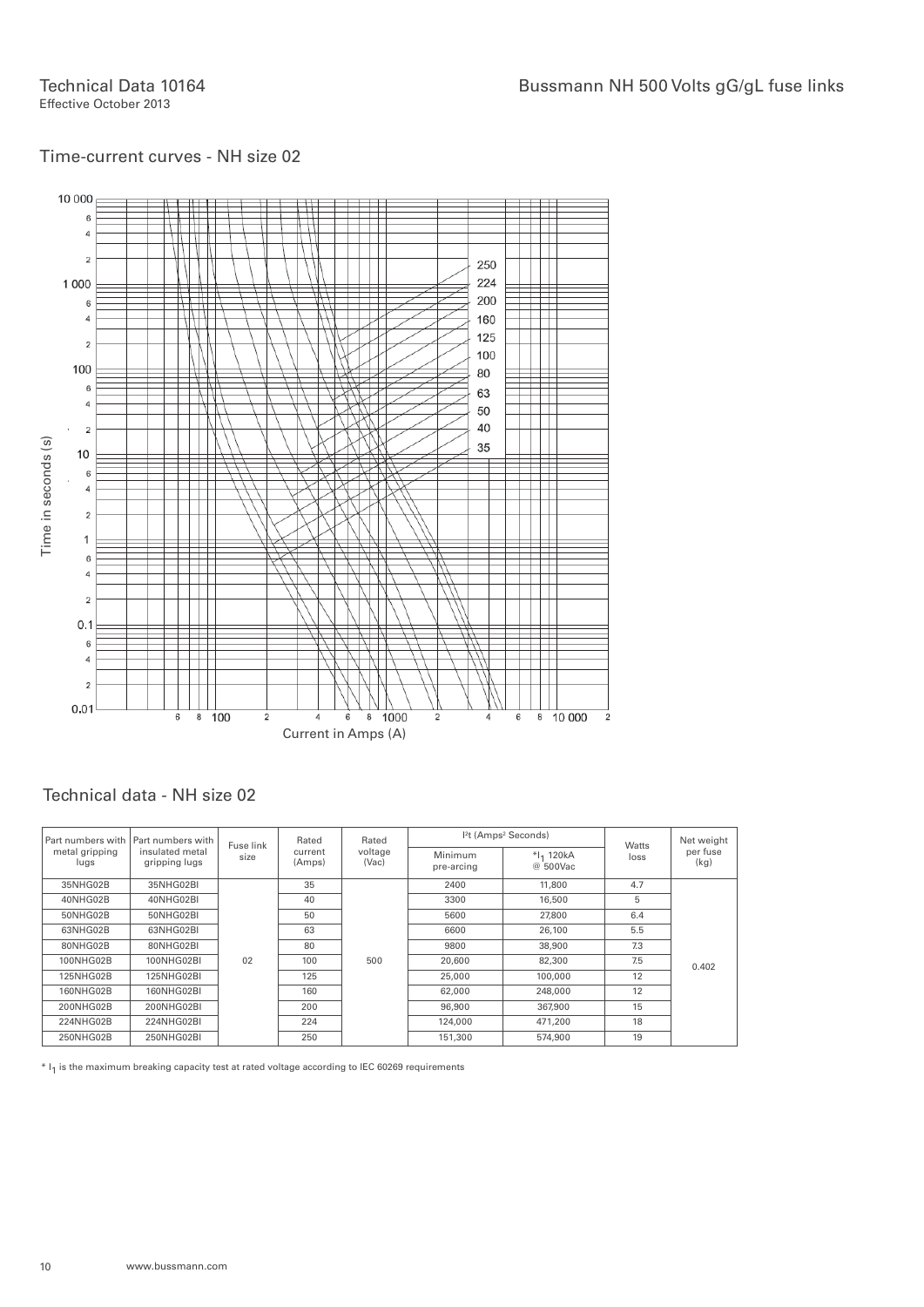

#### Technical data - NH size 2

|                        | Part numbers with   Part numbers with | Fuse link      | Rated                                 | Rated |                       | <sup>2</sup> t (Amps <sup>2</sup> Seconds) | Watts | Net weight       |
|------------------------|---------------------------------------|----------------|---------------------------------------|-------|-----------------------|--------------------------------------------|-------|------------------|
| metal gripping<br>lugs | insulated metal<br>gripping lugs      | size           | voltage<br>current<br>(Vac)<br>(Amps) |       | Minimum<br>pre-arcing | $*1_1$ 120 kA<br>at 500Vac                 | loss  | per fuse<br>(kg) |
| 250NHG2B               | 250NHG2BI                             |                | 250                                   |       | 170,000               | 437,000                                    | 23    |                  |
| 300NHG2B               | 300NHG1BI                             |                | 300                                   | 500   | 320,000               | 840,000                                    | 20    |                  |
| 315NHG2B               | 315NHG2BI                             |                | 315                                   |       | 361,700               | 1,446,500                                  | 21    |                  |
| 355NHG2B               | 355NHG2BI                             | $\overline{2}$ | 355                                   |       | 446,500               | 1,785,800                                  | 27    | 0.63             |
| 400NHG2B               | 400NHG2BI                             |                | 400                                   |       | 642,900               | 2,571,500                                  | 30    |                  |
| 425NHG2B               | 425NHG2BI                             |                | 425                                   |       | 720,000               | 1.862.000                                  | 31    |                  |
| 450NHG2B               | 450NHG2BI                             |                | 450                                   |       | 870,000               | 2.275.000                                  | 31    |                  |
| 500NHG2B               | 500NHG2BI                             |                | 500                                   | 440   | 1,200,000             | 2.720.000                                  | 37    |                  |

\* I1 is the maximum breaking capacity test at rated voltage according to IEC 60269 requirements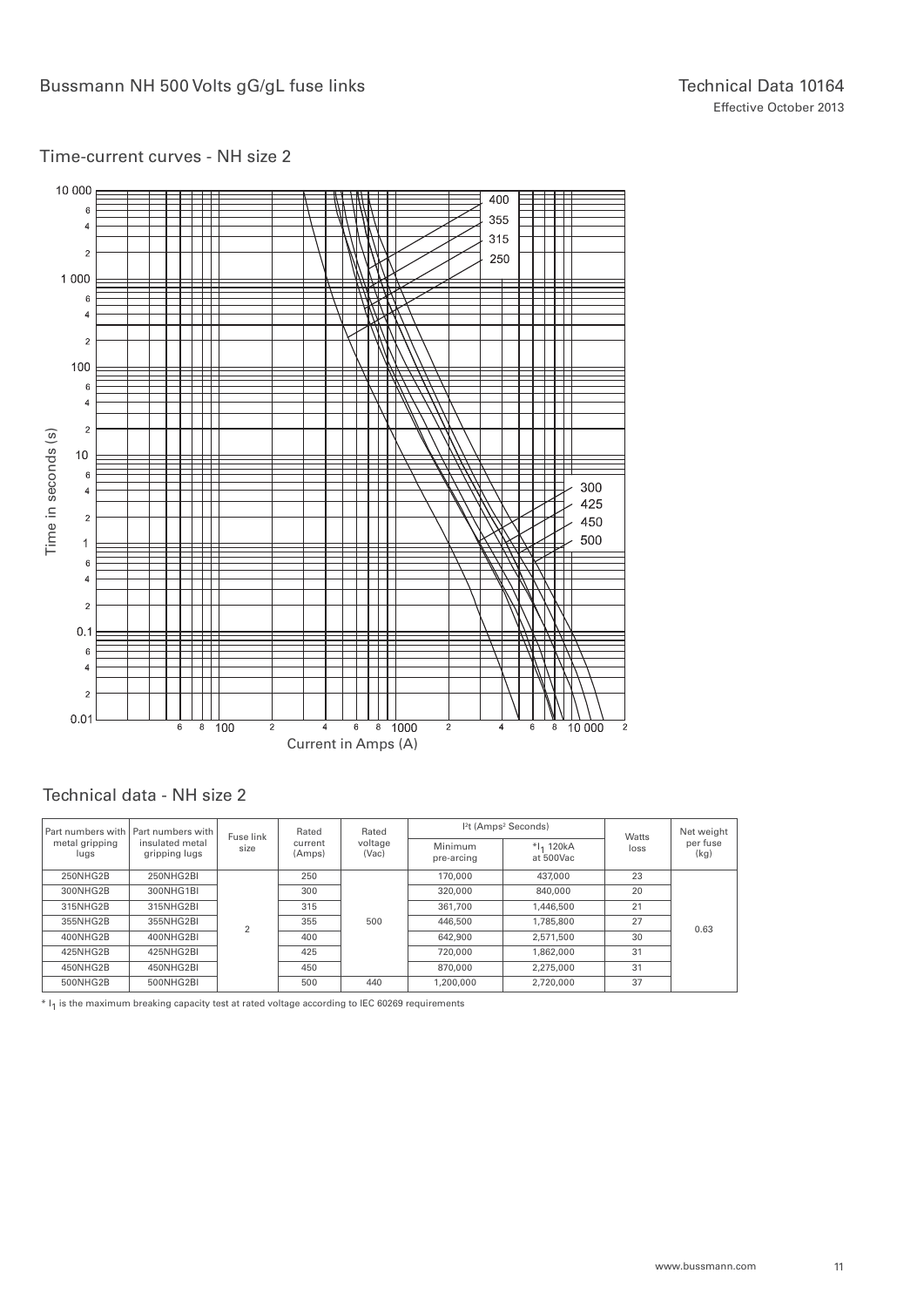

|                        | Part numbers with   Part numbers with | Fuse link | Rated            | Rated            |                       | $l2t$ (Amps <sup>2</sup> Seconds)  |            | Net weight       |
|------------------------|---------------------------------------|-----------|------------------|------------------|-----------------------|------------------------------------|------------|------------------|
| metal gripping<br>lugs | insulated metal<br>gripping lugs      | size      | current<br>(Amp) | voltage<br>(Vac) | Minimum<br>pre-arcing | *l <sub>1</sub> 120kA<br>at 500Vac | Watts loss | per fuse<br>(kg) |
| 250NHG03B              | 250NHG03BL                            |           | 250              |                  | 160,800               | 642,900                            | 20         |                  |
| 315NHG03B              | 315NHG03BL                            | 03        | 315              | 500              | 361,700               | 1,446,500                          | 21         |                  |
| 355NHG03B              | 355NHG03BI                            |           | 355              |                  | 446,500               | 1,785,800                          | 27         | 0.64             |
| 400NHG03B              | 400NHG03BI                            |           | 400              |                  | 642.900               | 2,571,500                          | 30         |                  |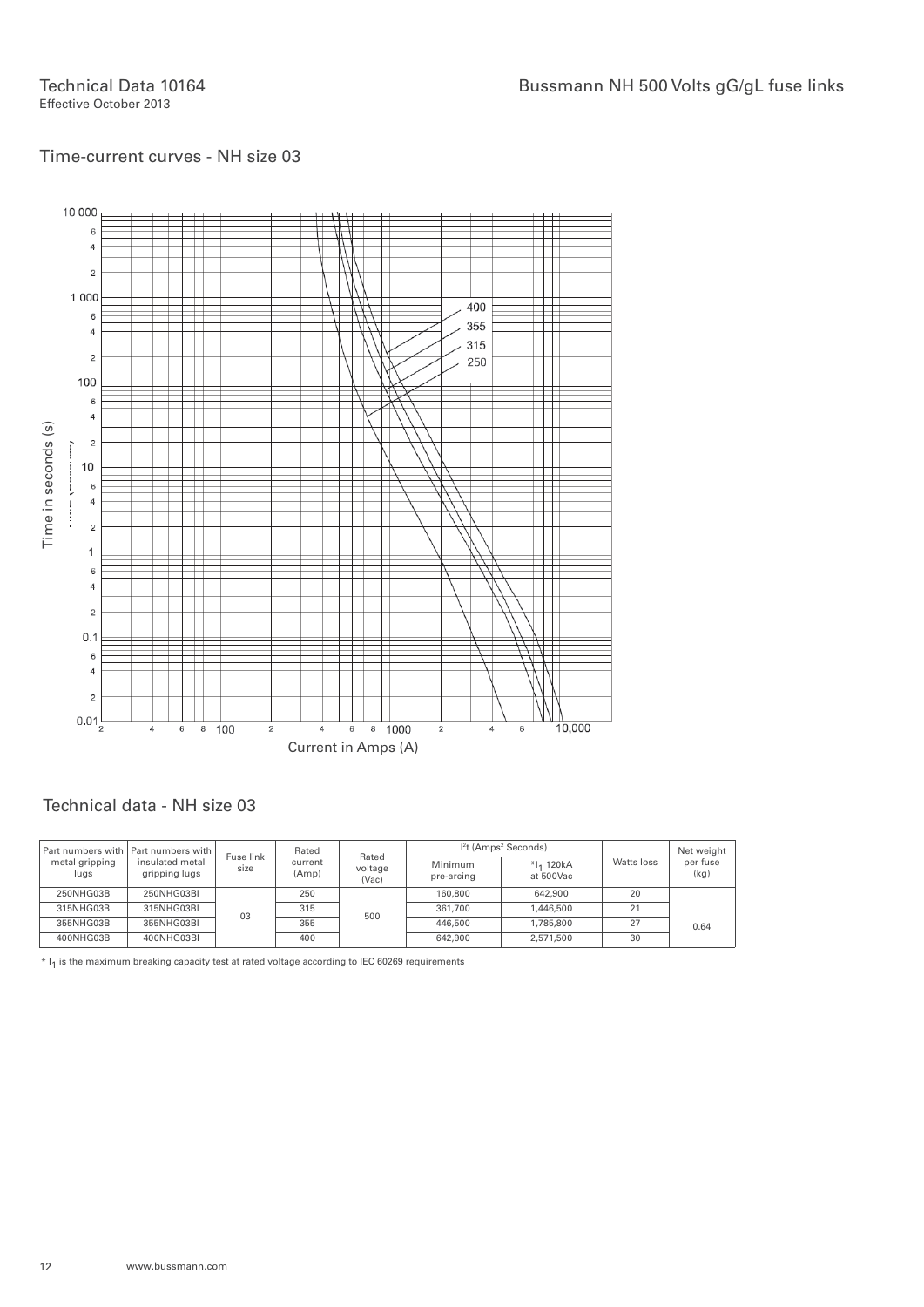### Bussmann NH 500 Volts gG/gL fuse links Technical Data 10164

#### Time-current curves - NH size 3



#### Technical data - NH size 3

| Part numbers with   | Fuse link | Rated            | Rated            |                       | <sup>2</sup> t (Amps <sup>2</sup> Seconds) |               | Net weight       |  |
|---------------------|-----------|------------------|------------------|-----------------------|--------------------------------------------|---------------|------------------|--|
| metal gripping lugs | size      | current<br>(Amp) | voltage<br>(Vac) | Minimum<br>pre-arcing | $*I_1$ 120kA<br>at 500Vac                  | Watts<br>loss | per fuse<br>(kg) |  |
| 315NHG3B            |           | 315              |                  | 375,000               | 970,000                                    | 22            |                  |  |
| 355NHG3B            |           | 355              |                  | 400,000               | 1,110,000                                  | 25            |                  |  |
| 400NHG3B            |           | 400              | 500              | 642,900               | 2,571,500                                  | 30            |                  |  |
| 425NHG3B            | 3         | 425              |                  | 570,000               | 1.934.000                                  | 30            | 1.05             |  |
| 450NHG3B            |           | 450              |                  | 670,000               | 2.260.000                                  | 33            |                  |  |
| 500NHG3B            |           | 500              |                  | 886,000               | 3.898.400                                  | 37            |                  |  |
| 630NHG3B            |           | 630              |                  | 1,590,000             | 6.996.000                                  | 47            |                  |  |
| 800NHG3B            |           | 800              | 440              | 2.420.000             | 5.420.000                                  | 59            |                  |  |

 $*$   $1<sub>1</sub>$  is the maximum breaking capacity test at rated voltage according to IEC 60269 requirements